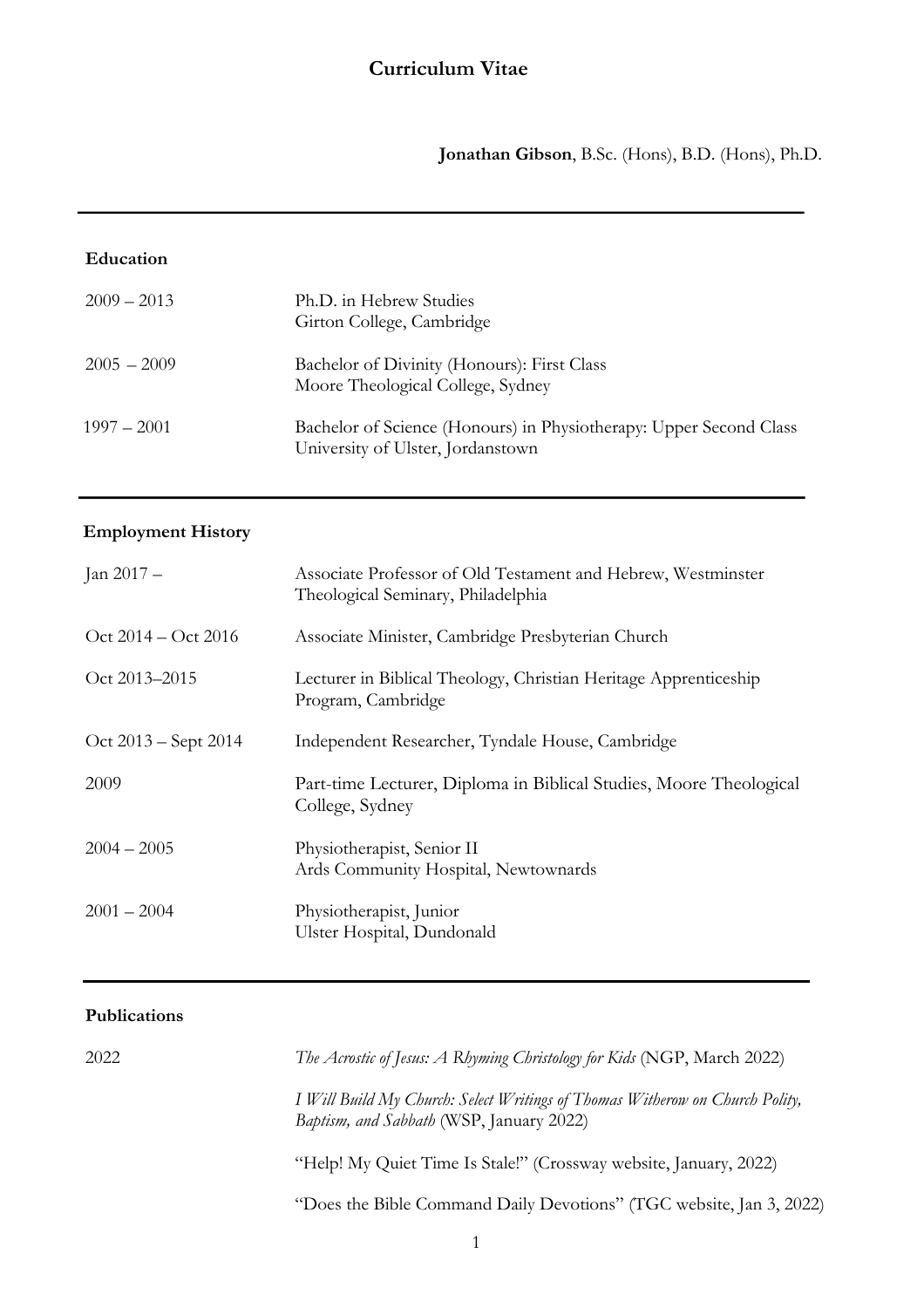| 2021 | "5 Myths about Liturgy" (Crossway website, December, 2021)                                                                                                                                                       |
|------|------------------------------------------------------------------------------------------------------------------------------------------------------------------------------------------------------------------|
|      | Be Thou My Vision: A Liturgy for Daily Worship (Crossway, December)                                                                                                                                              |
|      | "What I Believe—An Interview with Jonathan Gibson," The Belfast<br>Telegraph, religious column                                                                                                                   |
|      | The Acrostic of God: A Rhyming Theology for Kids (New Growth Press,<br>October 2021)                                                                                                                             |
| 2020 | 'When Life Gets Tough: Encouragement from Psalm 121', WTS<br>Magazine, Volume I, Issue I, Winter (2020)                                                                                                          |
|      | "Help Me Teach the Bible: Obadiah" September 2020 (www.tgc.com)                                                                                                                                                  |
|      | 'Limited Atonement', TableTalk, April                                                                                                                                                                            |
| 2019 | The Moon Is Always Round (New Growth Press, 2019)                                                                                                                                                                |
|      | "The Historicity of Adam: A Gospel Presupposition', in Christianity and<br>Liberalism (Westminster Seminary Press, 2019)                                                                                         |
|      | "The Weak Things of the World': The Enigma of Isaiah's Suffering<br>Servant," in David's Son and David's Lord: Christology for Christ's People, ed.<br>Ryan McGraw and Michael Morales (Evangelical Press, 2019) |
|      | 'Longing for Heaven, Longing for God: Some Reflections on Psalm 84',<br>New Horizons, January 2019                                                                                                               |
| 2018 | 'Worship: On Earth as It Is in Heaven', blogpost for 9Marks                                                                                                                                                      |
|      | Co-editor of Reformation Worship: Liturgies from the Past for the Present (New<br>Growth Press, 2018)                                                                                                            |
|      | 'Worship: On Earth as It Is in Heaven', Chapter 1 in Reformation Worship                                                                                                                                         |
|      | 'Worshiping in the Tradition: Principles from the Past for the Present',<br>Chapter 3 in Reformation Worship, co-authored with Mark Earngey                                                                      |
| 2016 | Covenant Continuity and Fidelity: A Study of Inner-Biblical Allusion and Exegesis<br>in Malachi, LHB/OTS (Bloomsbury, 2016)                                                                                      |
|      | Review of Scott M. Manetsch, Calvin's Company of Pastors: Pastoral Care and<br>the Emerging Church, 1536–1609 (Oxford University Press) in Themelios<br>41.1 (2016): 143-144                                     |
|      | Review of William VanDoodewaard, The Quest for the Historical Adam:<br>Genesis, Hermeneutics, and Human Origins (Reformation Heritage Books) in<br>Evangelical Times (March 2016)                                |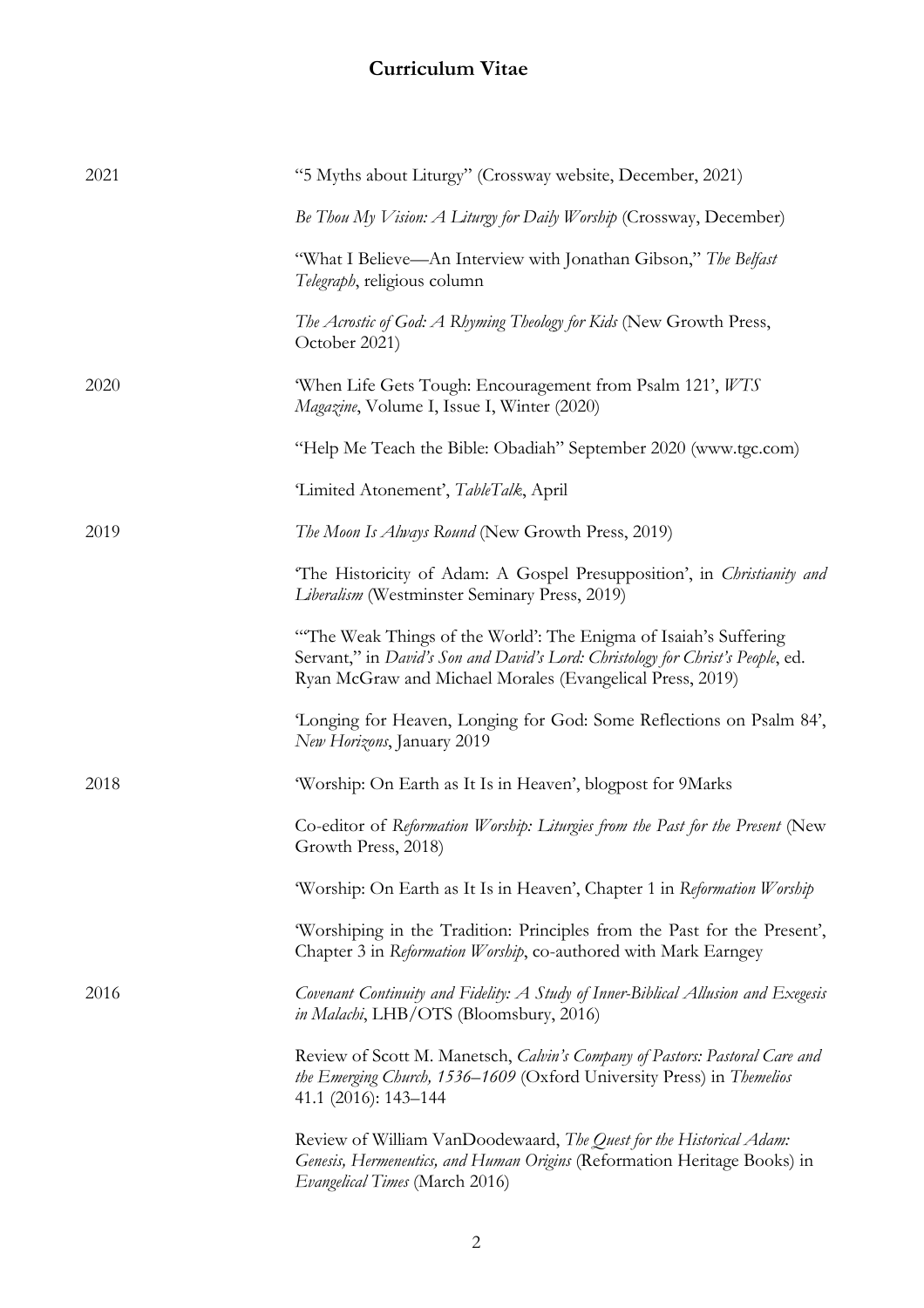|               | Review of Paul R. House, Bonhoeffer's Seminary Vision: A Case for Costly<br>Discipleship and Life Together (Crossway) in Modern Reformation 25:1<br>(Jan/Feb 2016): 67–69     |
|---------------|-------------------------------------------------------------------------------------------------------------------------------------------------------------------------------|
| 2015          | 'Continuity and Fidelity: Inner-Biblical Allusion and Exegesis in Malachi',<br>Tyndale Bulletin 66.2 (2015): 313-316                                                          |
| 2014          | 'Christ Loved the Church', Tabletalk (November, 2014)                                                                                                                         |
|               | "Cutting off 'Kith and Kin,' 'Er and Onan'?" Interpreting an Obscure<br>Phrase in Malachi 2:12', Journal of Biblical Literature 133:3 (2014): 519-537                         |
| 2013          | 'Obadiah' in the NIV Proclamation Bible (Hodder and Stoughton, 2013)                                                                                                          |
|               | Co-editor of From Heaven He Came and Sought Her: Definite Atonement in<br>Historical, Biblical, Theological, and Pastoral Perspective (Wheaton: Crossway,<br>2013)            |
|               | "Sacred Theology and the Reading of the Divine Word": Mapping the<br>Doctrine of Definite Atonement', in From Heaven He Came and Sought Her,<br>co-authored with David Gibson |
|               | 'For Whom Did Christ Die? Particularism and Universalism in the<br>Pauline Epistles', in From Heaven He Came and Sought Her                                                   |
|               | The Glorious, Indivisible, Trinitarian Work of God in Christ: Definite<br>Atonement in Paul's Salvation Theology', in From Heaven He Came and<br>Sought Her                   |
| November 2011 | 'Jonathan Edwards: A Missionary?', Themelios 36.3 (2011): 380-403                                                                                                             |
| June 2010     | 'Is the Church Still Serious about Hell?', The Briefing 381 (2010): 8–13                                                                                                      |
|               |                                                                                                                                                                               |

# **Conferences and Research Experience**

| October 2020     | Plenary Speaker, CCEF National Conference, Hershey, Pennsylvania                                     |
|------------------|------------------------------------------------------------------------------------------------------|
| <b>July 2020</b> | Evening Expositions (2 Peter), ARP Family Bible Conference,<br>Bonclarken, North Carolina            |
| October 2019     | Reformation Worship lectures, Liberty Church PCA in Owings Mills,<br>Maryland                        |
| August 2019      | Back to the Beginning: Lectures on Genesis 1–2, Redeemer OPC, Ada,<br>Michigan                       |
| April 2019       | 'The Integrity of Christian Ministry' (two lectures), Twin Lakes<br>Fellowship, Jackson, Mississippi |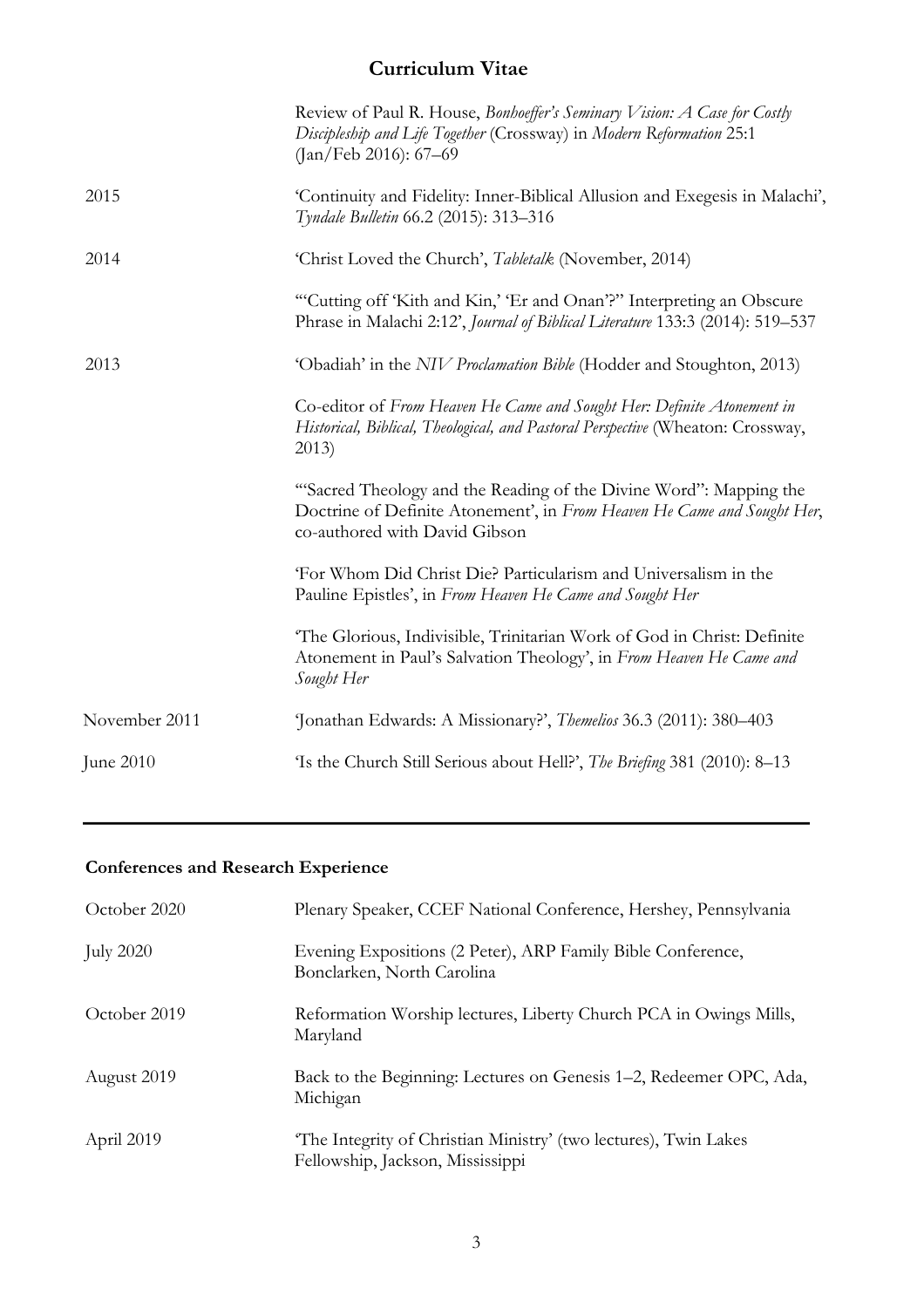| December 2018    | Yorkshire Gospel Partnership, York, England (three lectures on the<br>doctrine of man)                                                                      |
|------------------|-------------------------------------------------------------------------------------------------------------------------------------------------------------|
| October 2018     | Westminster Theological Seminary Conference, Hong Kong (two<br>lectures on worship, exposition of Psalm 45)                                                 |
| October 2018     | 'Solus Christus and His Cross', Reformation Lecture for Calvary OPC,<br>Glenside                                                                            |
| September 2018   | 'Reformation Worship: Why We Do What We Do in Church.' The<br>Journey Church, West Chester, Pennsylvania                                                    |
| August 2018      | The Gospel in Isaiah' (five expositions on Isaiah). The Emerald Coast<br>Bible Conference, Panama City, Florida                                             |
| August 2018      | 'Penal Substitutionary Atonement.' Thornwell Lecture, First Presbyterian,<br>Columbia, South Carolina                                                       |
| June 2018        | 'Reformation Worship: Biblical Theology and Practice' (two lectures), at<br>International Presbyterian Church Catalyst Conference, London                   |
| June 2018        | 'God's Kingdom in a New Creation' (five expositions of Genesis 1–3).<br>'@ the Castle' Bible Conference, Castlewellan, Northern Ireland                     |
| May 2018         | Interview on Reformation Worship with Mark Dever at his 9Marks<br>Pastors' Retreat, Baltimore, Maryland                                                     |
| May 2018         | 'A Few Good Men: Standards for Christian Leadership.' Banner of Truth<br>Ministers' Conference (lecture)                                                    |
| March 2018       | "The Weak Things of the World": The Enigma of Isaiah's Suffering<br>Servant.' Greenville Presbyterian Theological Seminary Conference<br>(academic lecture) |
| October 2017     | 'Reformation Worship: Why We Do What We Do in Church.'<br>Reformation Lecture for Calvary OPC, Glenside                                                     |
| September 2017   | 'Ethics by Eschatology' (three expositions of 2 Peter). OPC Bible<br>Conference, Houston, Texas                                                             |
| <b>July 2017</b> | 'Reformation Worship: Why We Do What We Do in Church.' Thornwell<br>Lecture, First Presbyterian, Columbia, South Carolina                                   |
| May 2017         | 'Meditations on the Psalms' (four expositions), Calvary OPC Family<br>Retreat, Poconos, Pennsylvania                                                        |
| April 2017       | Panel on 'Theological Interpretation of Scripture' for Westminster<br>Theological Seminary at The Gospel Coalition, Indiannapolis, Indianna                 |
| February 2017    | "A Love Song for the King" (Psalm 45), Westminster Theological<br>Seminary, Convocation                                                                     |